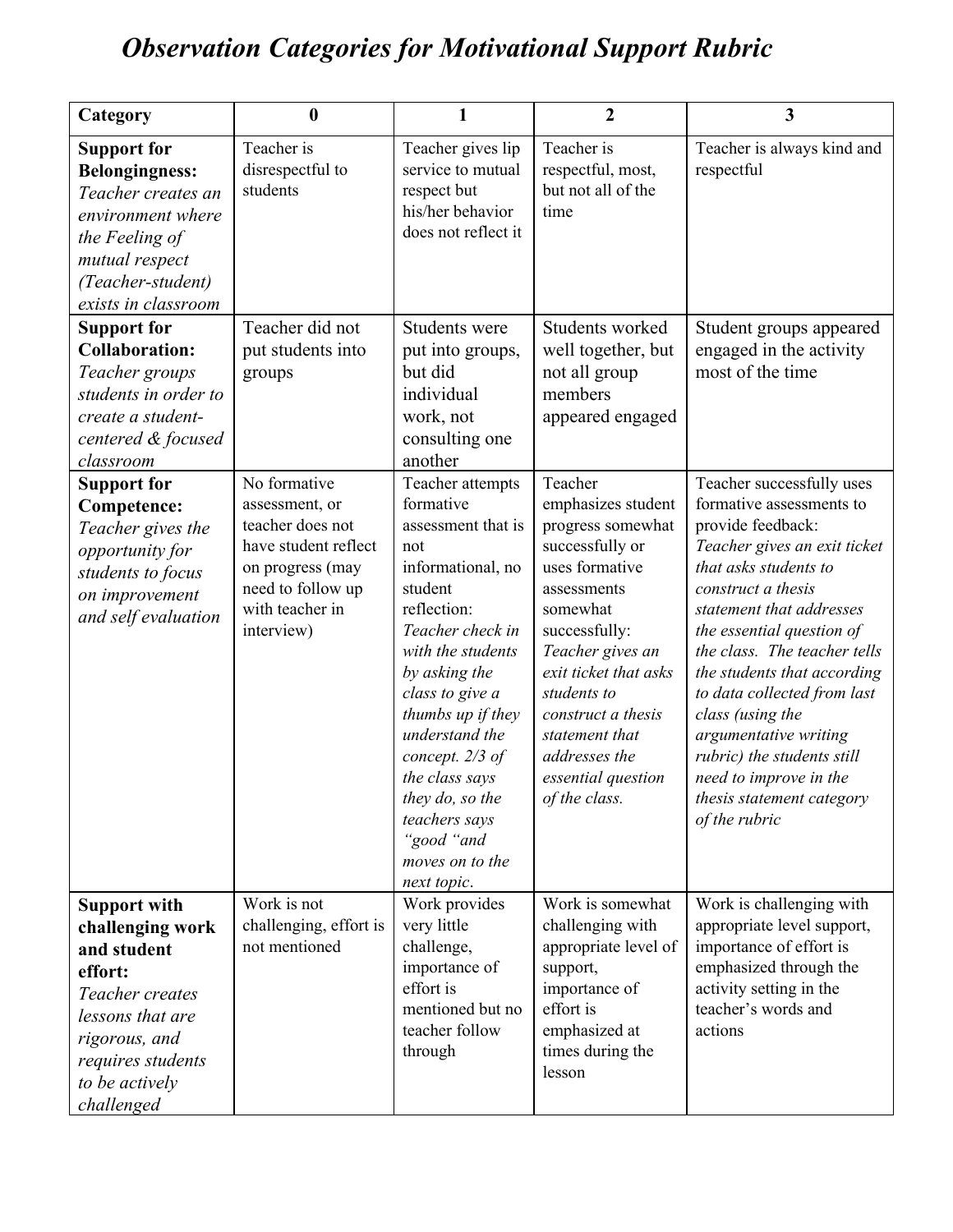## *Observation Categories for Motivational Support Rubric*

| <b>Support for</b>      | Not observed     | Observed once | Observed 2-4        | Observed 5 or more        |
|-------------------------|------------------|---------------|---------------------|---------------------------|
| autonomy:               |                  |               | times               | times                     |
| Teacher gives the       |                  |               |                     |                           |
| opportunity for         |                  |               |                     |                           |
| students to make        |                  |               |                     |                           |
| their own               |                  |               |                     |                           |
| decisions, and have     |                  |               |                     |                           |
| multiple                |                  |               |                     |                           |
| interpretations of a    |                  |               |                     |                           |
| subject.                |                  |               |                     |                           |
| <b>Support for</b>      | Teacher does not | Teacher makes | Knowledge has       | Teacher maintains         |
| <b>Meaningfulness:</b>  | attempt to make  | shallow       | the potential to be | instruction at high       |
| Teacher fosters an      | work meaningful. | connections,  | valued, the         | conceptual level, events  |
| environment where       | (blames external | may be "fun"  | teacher gets into   | are meaningful, and       |
| student knowledge       | reasons: test)   | but no        | "why" but does      | connected to "big ideas." |
| is constructed          |                  | connection to | not push learning   |                           |
| <i>through inquiry;</i> |                  | content       | to high             |                           |
| focused on deep         |                  |               | conceptual level    |                           |
| understanding;          |                  |               |                     |                           |
| elaborated              |                  |               |                     |                           |
| response required       |                  |               |                     |                           |

Quotes or examples from the lesson:

Protocol:

- Teachers will be informed of their being observed. "First" observers going into the class will inform the teacher 1-2 days in advance of the observation.
- Two observers will enter the classroom and use the rubric above.
- Observers may walk around the room, but will not speak with students.
- Observers will collect any hand-outs/documents from the class.
- With ten minutes remaining, observers will distribute student surveys.
- Students who experience difficulty will be encouraged to answer to the best of their ability.
- While students respond to the survey, observers will then meet to review how each observer scored the lesson.
- Observers will make note of any discrepancies within scoring and come up with ONE final rating.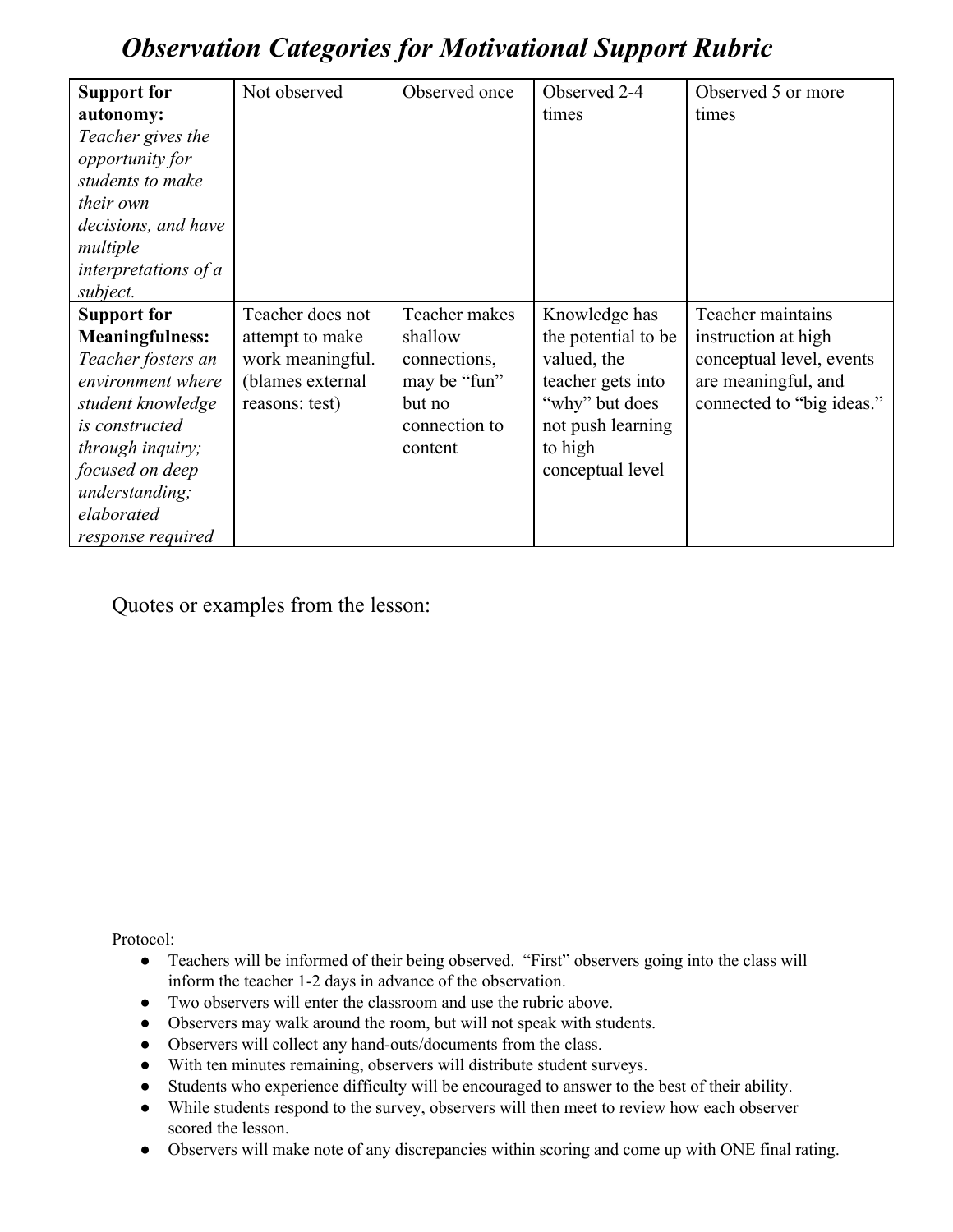# *Observation Categories for Motivational Support Rubric*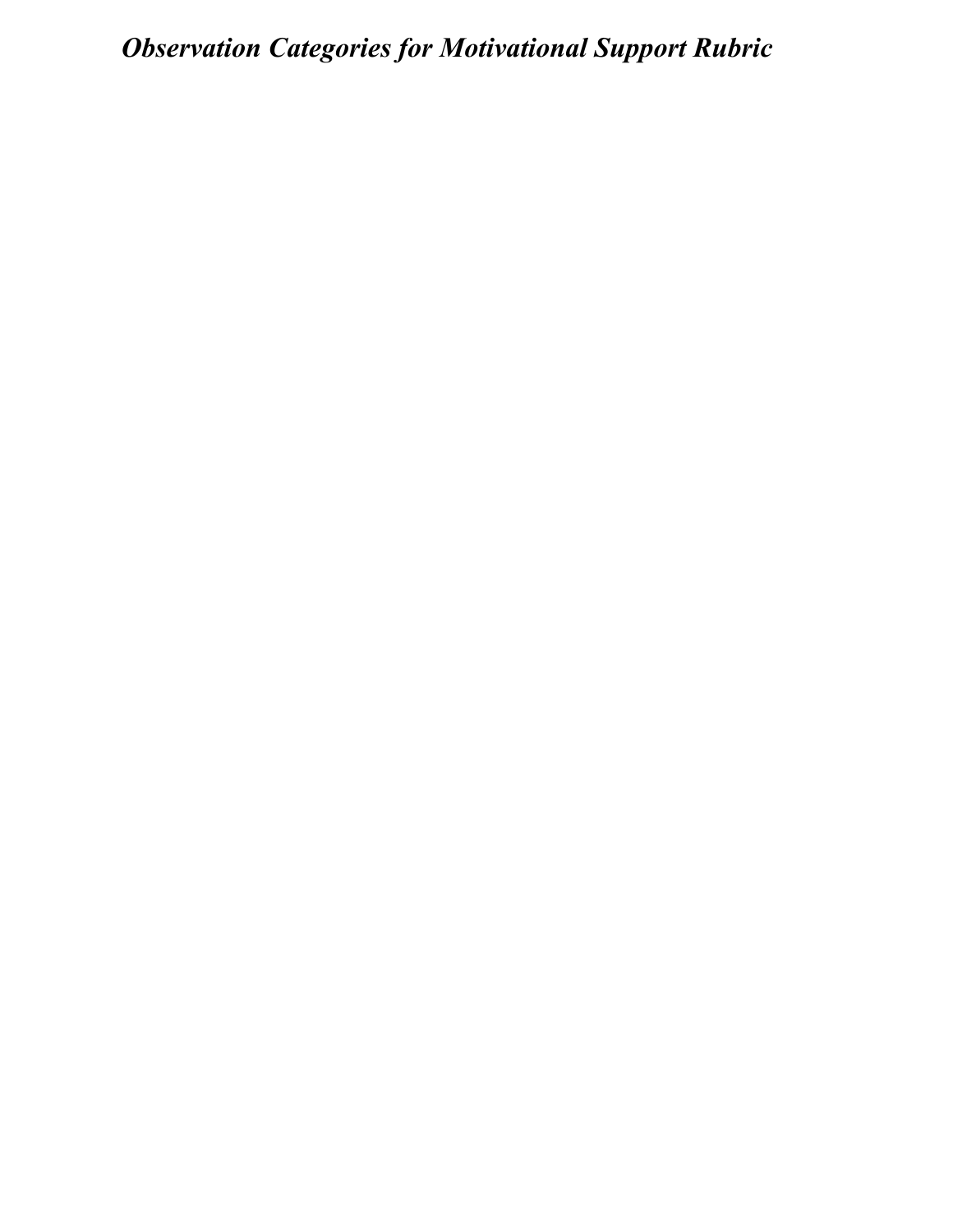#### *Directions: Name:*

*\_\_\_\_\_\_\_\_\_\_\_\_\_\_\_\_\_\_\_\_\_\_\_\_\_\_\_\_\_\_\_\_\_\_\_\_\_\_\_\_\_\_\_\_\_\_\_*

Please write your name at the top right of this rubric. Please circle the category that describes you **in this class**. We would appreciate your honest response. This paper will not be shared with your teacher; however, the research team may want to ask you some questions at a later date.

| Level                                                          | $\mathbf{1}$                                                                                                                                                                            | $\overline{2}$                                                                                                                                                                          | 3                                                                                                                                                                                                                                      | 4                                                                                                                                                                                                   | 5                                                                                                                                                                                        |
|----------------------------------------------------------------|-----------------------------------------------------------------------------------------------------------------------------------------------------------------------------------------|-----------------------------------------------------------------------------------------------------------------------------------------------------------------------------------------|----------------------------------------------------------------------------------------------------------------------------------------------------------------------------------------------------------------------------------------|-----------------------------------------------------------------------------------------------------------------------------------------------------------------------------------------------------|------------------------------------------------------------------------------------------------------------------------------------------------------------------------------------------|
| <b>Participation</b><br>Level                                  | "I refuse to<br>participate in<br>this class."                                                                                                                                          | "I would rather be<br>doing something<br>else than be in this<br>class."                                                                                                                | "I participate in this<br>class without<br>complaining."                                                                                                                                                                               | "I participate in this<br>class because my<br>parents and teachers<br>expect it."                                                                                                                   | "This activities in this class are<br>awesome! I didn't want this<br>class to end!"                                                                                                      |
| <b>Behavioral:</b><br>"This is how I<br>act in this<br>class." | I am late to this<br>class; I do not<br>come to class;<br>I am<br>disrespectful to<br>students and<br>adults in this<br>class; I do not<br>participate with<br>others in group<br>work. | In this class, I<br>frequently leave the<br>room; I tune into my<br>electronic devices; I<br>am doing work for<br>other classes; I am<br>talking to other<br>people not in my<br>group. | In this class, I am on<br>task, prepared, on<br>time; I complete work<br>in class, but not<br>necessarily outside of<br>class; I meet the<br>teacher's minimum<br>standard and<br>expectations; I am<br>silent in group<br>activities. | In this class, I<br>complete my work<br>both in and out of<br>class; I often ask<br>about grades; I<br>actively collaborate<br>with peers to meet<br>teacher expectations<br>or to complete a task. | Outside of this class, I<br>complete extra work to enrich<br>or enhance my learning; I<br>actively engage other<br>students in the collaborative<br>process.                             |
| <b>Emotional:</b><br>"This is how I<br>feel in this<br>class." | I feel anger or<br>frustration in<br>this class.                                                                                                                                        | I feel disconnected<br>from this class.                                                                                                                                                 | I feel some emotional<br>connection to this<br>class; I go through the<br>motions.                                                                                                                                                     | I am seeking approval<br>from this teacher and<br>parents; I feel<br>competitive with<br>others in this class.                                                                                      | I am personally interested in<br>and enthusiastic about this<br>class; I am not afraid to take<br>risks in this class; I feel<br>self-motivated in this class.                           |
| Cognitive:<br>"This is what I<br>think in this<br>class."      | I do not<br>understand<br>what is going<br>on in class.                                                                                                                                 | I sometimes do not<br>do the work given to<br>me by this teacher; I<br>am often incorrect<br>or off-topic in my<br>responses.                                                           | I do only what is<br>required by this<br>teacher, nothing more;<br>I complete the<br>assignments, but do<br>not make any<br>connections to                                                                                             | I am more worried<br>about the grade in this<br>class than learning<br>itself; I can easily<br>connect units of study<br>within the course.                                                         | I make connections across<br>classes and I ask questions<br>and seek to find to the<br>answers; I am curious to know<br>more; I see the relevance of<br>this class to the outside world. |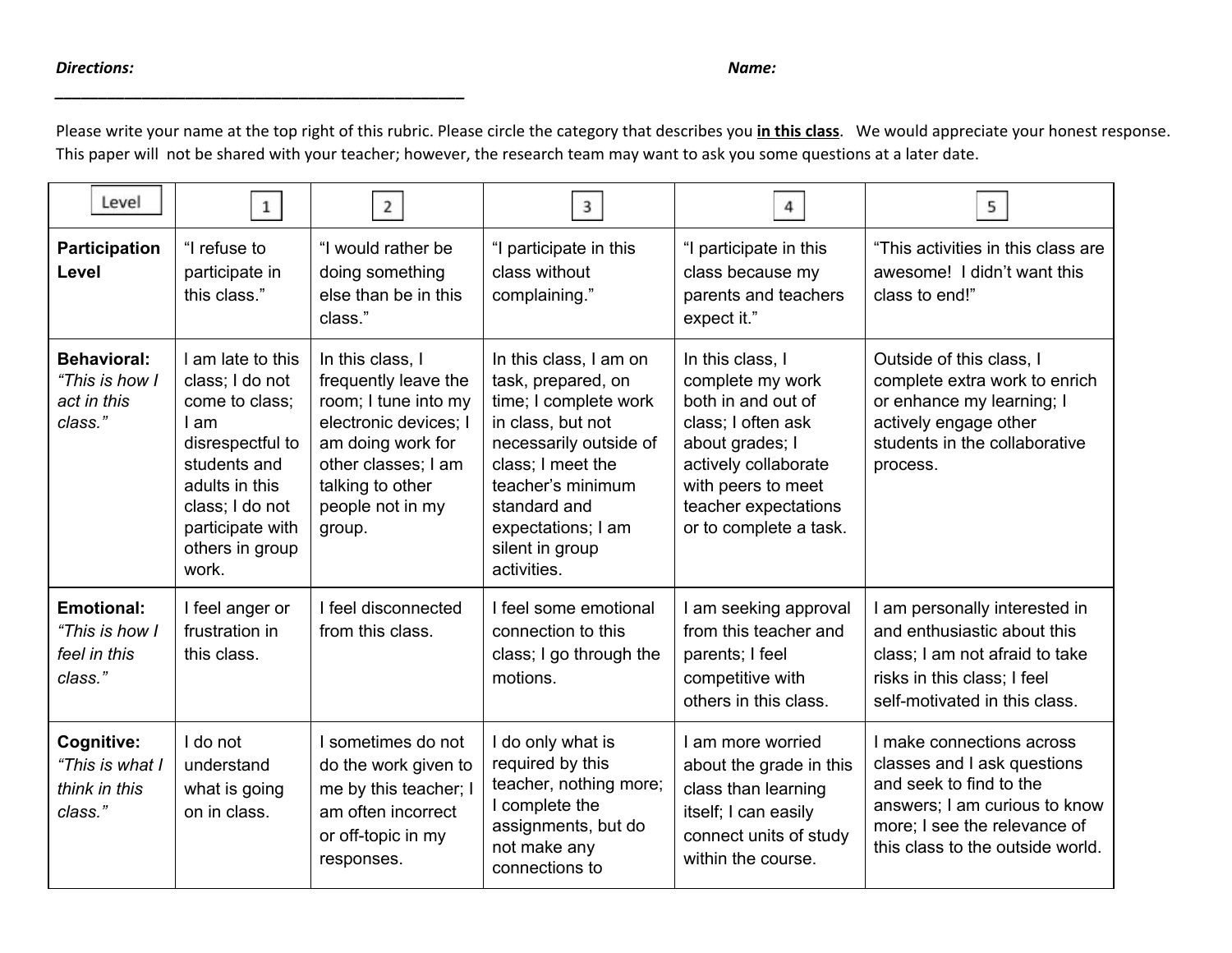|  |  | previous units of<br>study. |  |  |
|--|--|-----------------------------|--|--|
|--|--|-----------------------------|--|--|

## *Protocol:*

We will give this to all of the students ten minutes before the end of the class period, after the lesson we are observing is complete. Using the results of the data that is collected, we will identify students that we want to interview further. Selection of students to interview will be based upon extreme cases of engagement or if there is discordance between what was observed and what the students identified.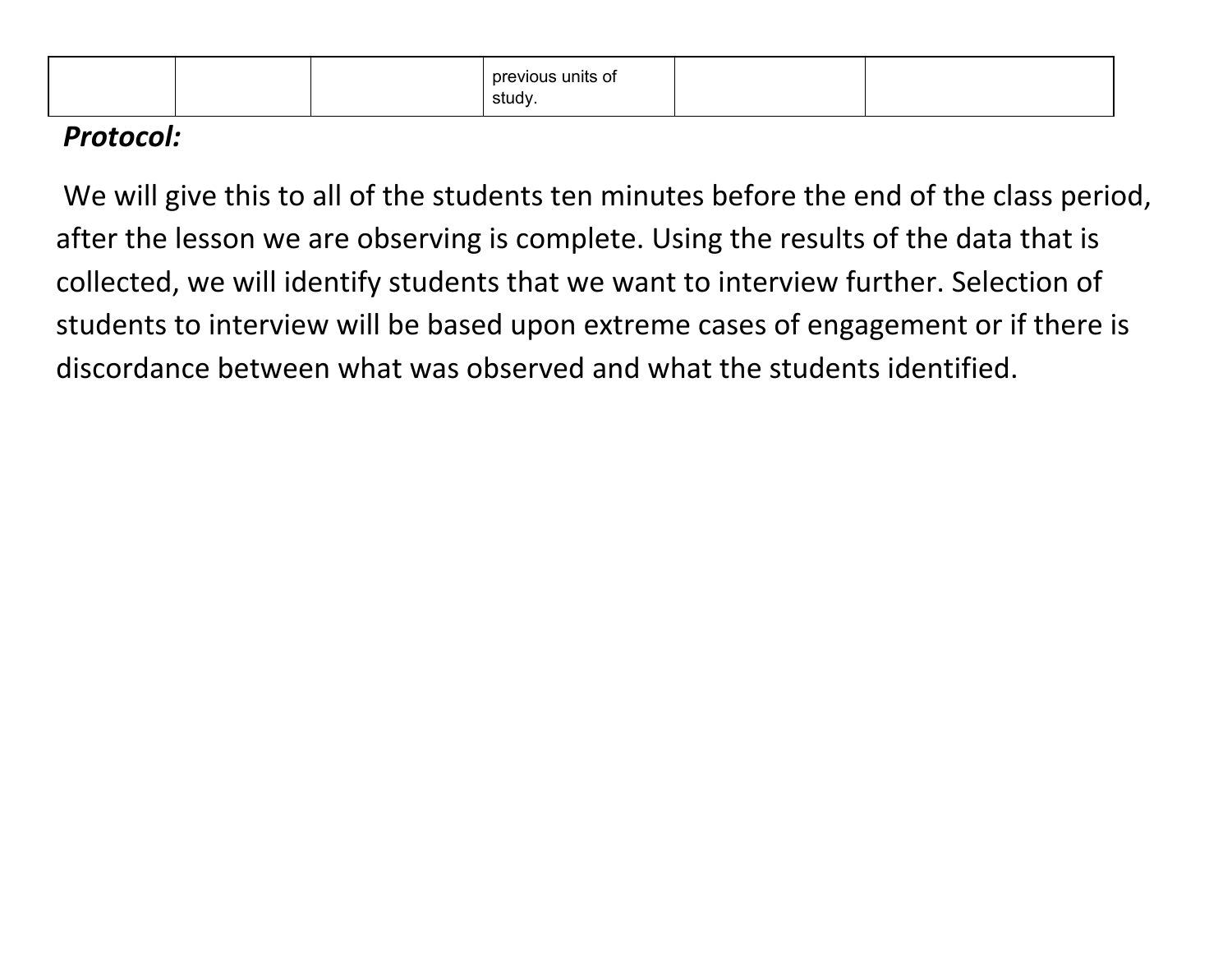#### **TEACHER LEARNING COMMUNITY TRAINING PLAN**

Meeting Time: Block 6

Duty Term: 2 Years (2 members will remain for an additional year)

Primary Responsibility: School-wide PD

Secondary Responsibility: Action Research

Methods of Communication: Blog, PD Plan, Data Display to Faculty, Faculty meeting presentation

#### **STAGE ONE: Setting Protocols and Clarifying Focus**

#### **Meeting 1**

- 1. Trust Exercise
	- a. Why did you become a teacher?
	- b. What has been your most challenging task as a teacher?
- 2. Personalities
	- a. Myers-Briggs analysis of personality
- 3. Establish Norms of Group
	- a. summary of the meeting at every meeting
	- b. everyone contributes
	- c. disagreement in council; uniformity in action
	- d. Meet for at least 10 minutes every duty period
	- e. Begin 10 minutes after the start of the period
	- f. No work outside duty period
	- g. Take minutes every meeting (responsibility will rotate)

### **Meeting 2**

*Read: CH1 & 2*

#### **Meeting 3**

- 1. Last Word Protocol: Sharer has two minutes to share one significant finding from the reading. Group members have 1 minute to respond. Sharer has 1 minute to respond to all group members.
- 2. Designing our mission
- 3. The Ideal TLC Member
	- a. identified ideal characteristics of a TLC individual and Team
	- b. using Myers Briggs: How will your personality support the team and what weaknesses will you have to work on in order to insure you meet the qualities of the ideal TLC member?

#### **Meeting 4**

*Read: CH 4 & 5*

**STAGE TWO: Defining a Focus Meeting 5**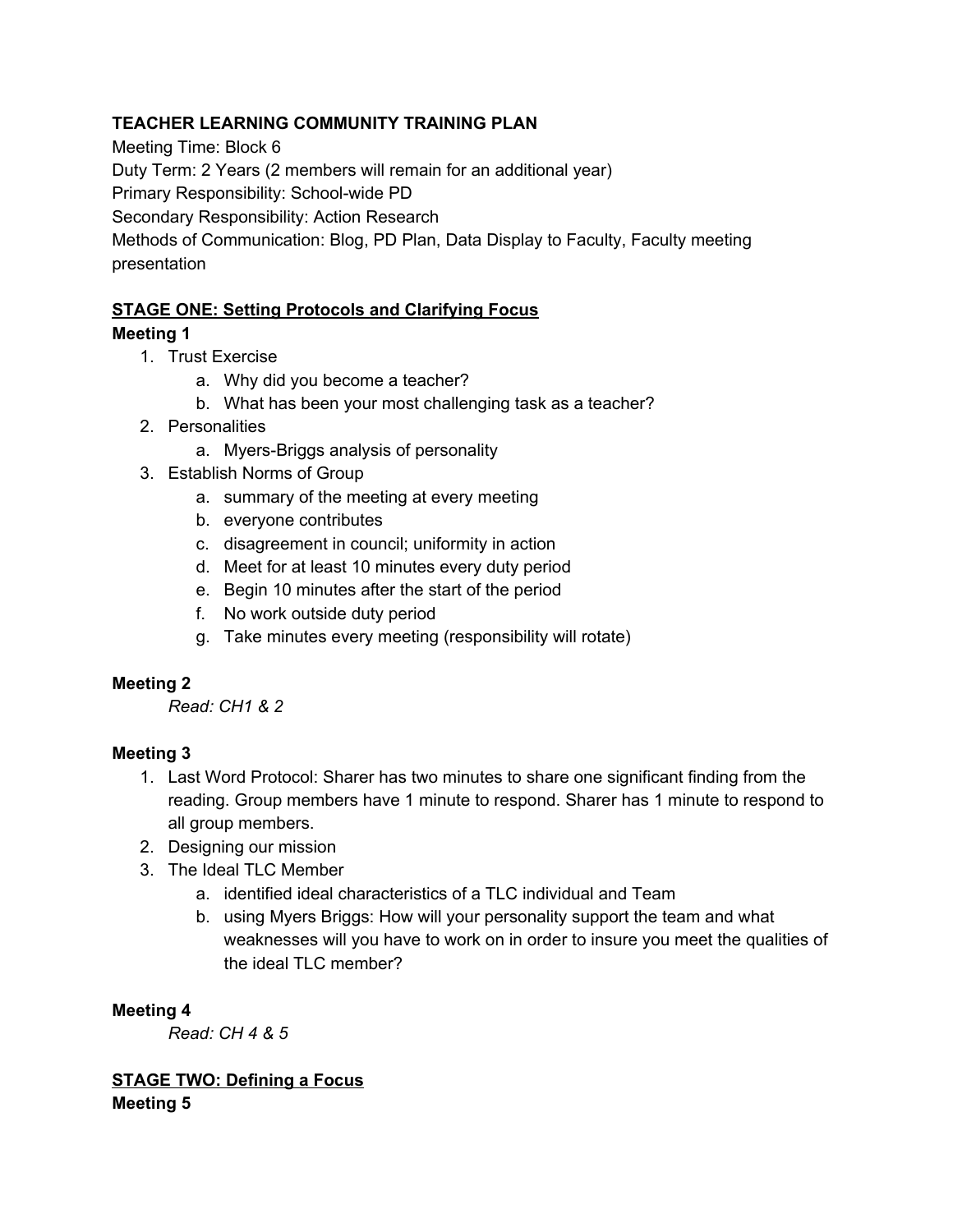- 1. Reflective writing (p. 17)
	- a. What went well last year? Where do we need to improve as a school?
	- b. Practiced coding and aligning codes.

#### **Meeting 6**

*Read: CH 6*

#### **Meeting 7**

- 1. Devil's Advocate Protocol: Purpose is to a) identify unintended outcomes brought up by the literature/findings and b) get the group to consider multiple perspectives on a single issue.
	- a. Share an article and summarize significance
	- b. Group members summarize concerns brought up by the article
	- c. Sharer takes a final position on the article, considering the concerns shared by the group
- 2. Pattern Variables
	- a. Use codes from previous exercise to identify categories of codes

#### **Meeting 8**

*Read: CH 7*

#### **Meeting 9**

- 1. Identify Problem of Practice
	- a. Share the TLC's perspective of "what needs to be improved"
	- b. Develop teacher inventory (What does the rest of BA feel needs to be improved?)
		- i. Share samples of question stems.
- 2. Plan which pairs will run meeting 14, 15, & 16
- 3. How will we share our progress?
	- a. Principal's Weekly Update
	- b. Email to staff
	- c. Speak at Faculty Meetings

#### **Meeting 10**

*Read: Surveys*

#### **Meeting 11**

- 1. Refine the Focus: What should we seek to improve?
	- a. Analyze results of teacher inventories
		- i. code
		- ii. pattern code
		- iii. articulate problem of practice

#### **Meeting 12**